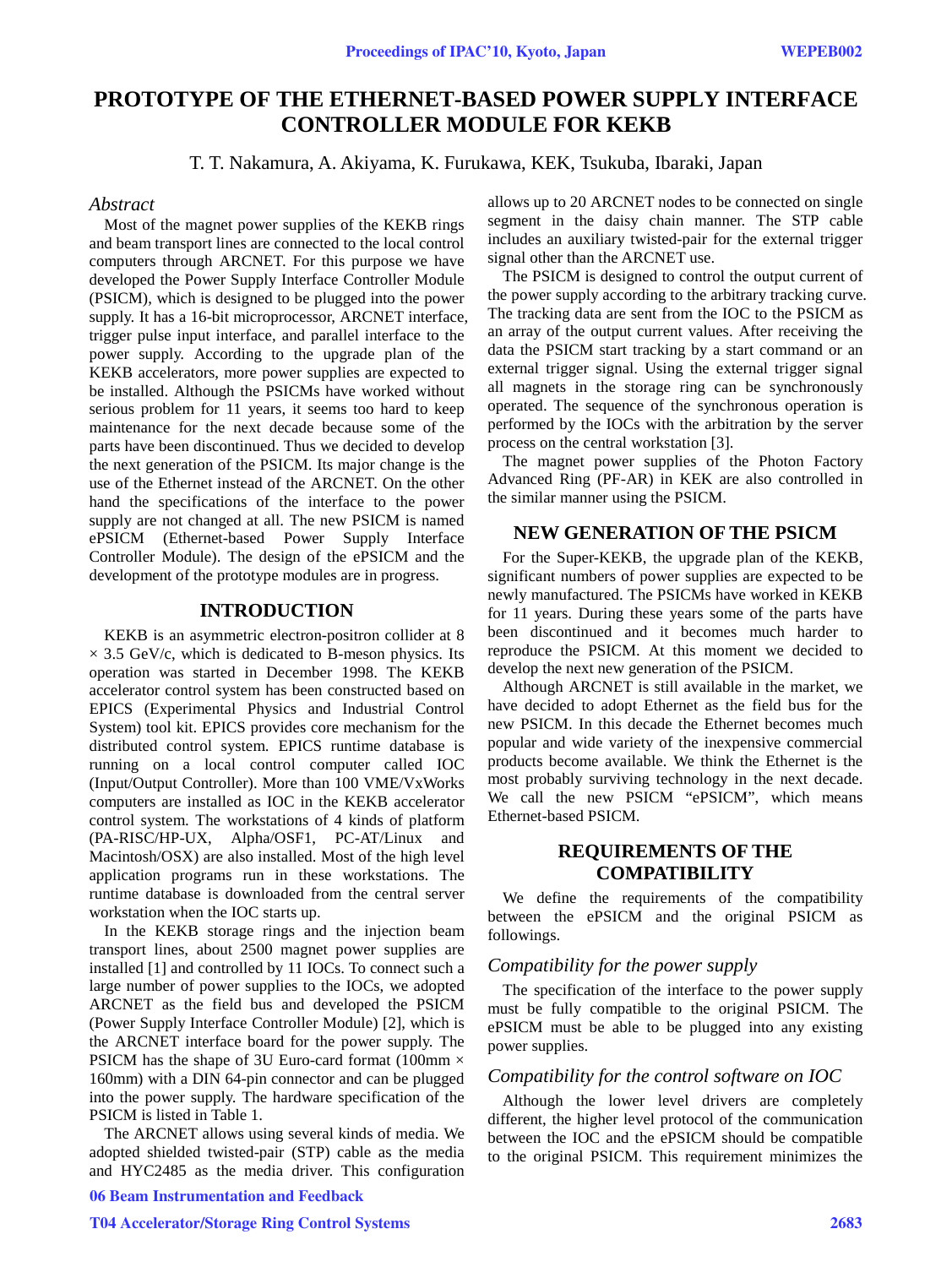modification cost of the control software. We consider the option of the partial replacement of the PSICM. In such case the common control software for both generations is desirable.

# **HARDWARE CONFIGURATION OF THE PROTOTYPE MODULES**

Although the detailed design of the ePSICM has not yet fixed, we have started developing prototype modules for the study of the feasibility. We have developed 2 types of the prototype modules, in which ready-made small board computers, SUZAKU and Armadillo, are used for the rapid prototyping. Both are the commercial products of Atmark Techno, Inc.

# *Prototype using SUZAKU*

The first prototype module (ePSICM Prototype-1) uses SUZAKU, which is the small board computer with FPGA. Table 1 shows the specification of the module. We choose SUZAKU-V, which has Virtex-4 FX FPGA with hardcore



Figure 1: Board layout of the ePSICM Prototype-1. Figure 2: Board layout of the ePSICM Prototype-2.

PowerPC and also has the Ethernet interface with RJ-45 connector. Thus the hardware design of the module has been very simplified because few additional chips are required to build the complete module. Fig. 1 shows the board layout of this prototype module. SUZAKU-V supports Linux Kernel 2.6. It provides rich software environment for rapid prototyping.

SUZAKU is powerful for prototyping but somewhat expensive. We have also developed another type of prototype module using cheaper board computer, Armadillo.

### *Prototype using Armadillo*

The second prototype module (ePSICM Prototype-2) uses Armadillo, which is the small simple board computer. The specification of the module is listed in Table 1. Fig. 2 shows the board layout of the Prototype-2. Some additional chips, CPLD, SRAM and the Ethernet interface are also mounted on the board. Armadillo-500 also supports Linux Kernel 2.6.



|                           | <b>Original PSICM</b> | ePSICM Prototype-1<br>(Using SUZAKU) |                            | ePSICM Prototype-2<br>(Using Armadillo) |                            |
|---------------------------|-----------------------|--------------------------------------|----------------------------|-----------------------------------------|----------------------------|
| Board computer            |                       |                                      | SUZAKU-V SZ410-U00         |                                         | Armadillo-500 A5027-U00Z   |
| Microprocessor (CPU core) | AM186                 |                                      | (Power PC405)              |                                         | i.MX31 (ARM11)             |
| Clock frequency           | 20MHz                 |                                      | 350MHz                     |                                         | 400MHz                     |
| Data memory               | 256kB SRAM            |                                      | 32MB DDR2 SDRAM $\times$ 2 |                                         | 128MB DDR SDRAM            |
| Program memory            | 256kB EPROM           |                                      | <b>8MB SPI FLASH</b>       |                                         | <b>32MB NOR FLASH</b>      |
| Buffer memory             |                       |                                      |                            | $256k \times 16bits$ SRAM               |                            |
| Network interface         | 2.5Mbps ARCNET        |                                      | Ethernet                   | Ethernet                                |                            |
|                           | Backplane mode        |                                      | 10BASE-T/100BASE-TX        |                                         | 10BASE-T/100BASE-TX        |
| Programmable logic device |                       |                                      | FPGA: Xilinx Virtex-4 FX   |                                         | CPLD: Xilinx CoolRunner-II |
|                           |                       |                                      | XC4VFX12-SF363             |                                         | xc2c256                    |

Table 1: The Specification of the PSICM and the ePSICM Prototypes